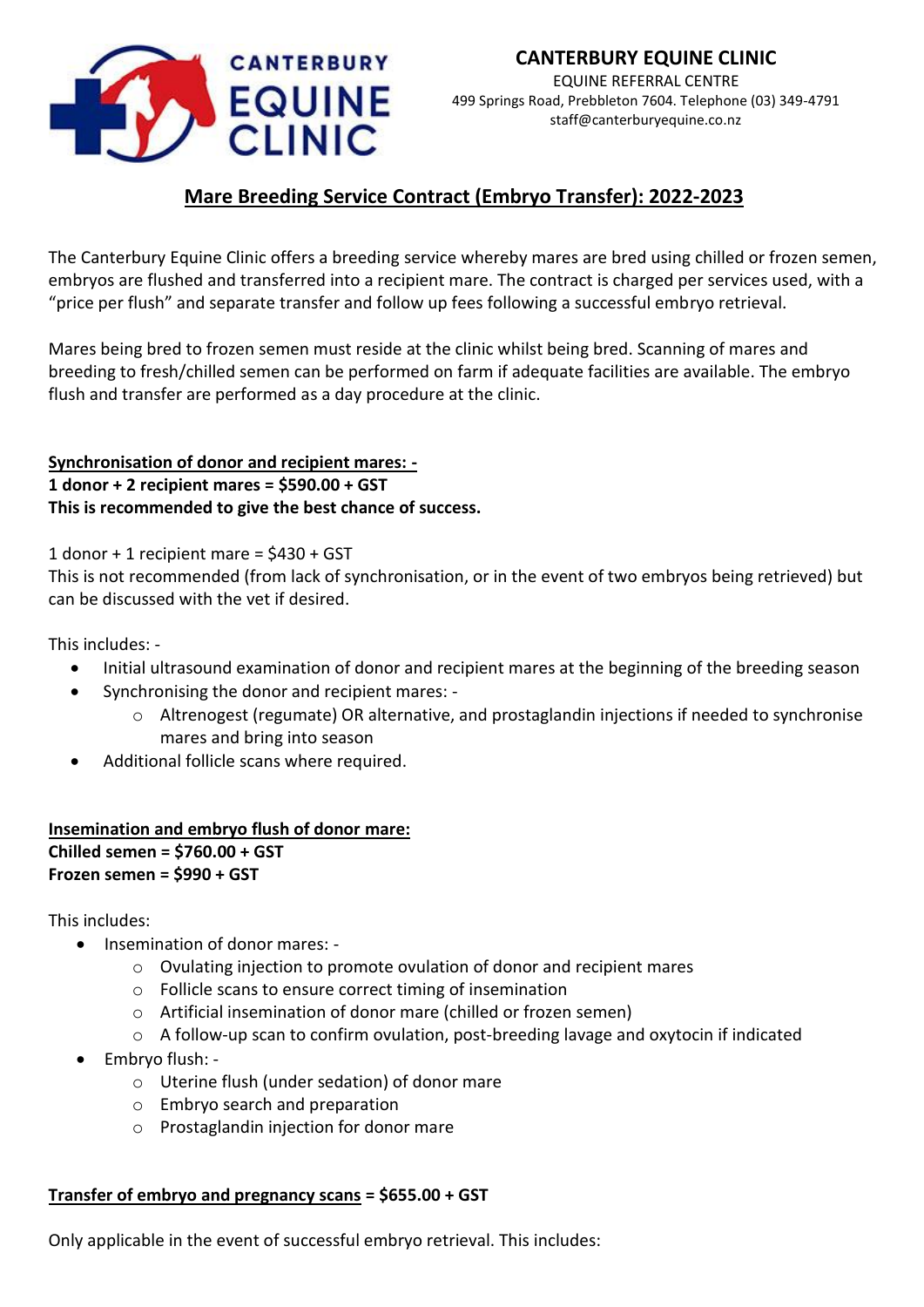- Transfer of embryo (under sedation) to recipient mare
	- o Anti-inflammatory injection and altrenogest (regumate) for recipient mare
- Pregnancy diagnosis:
	- o Scans for pregnancy at 14-, 28- and 42-days post-ovulation.

Not included in the embryo transfer fees are:

- **Visit charges**
- Inner Area additional: \$35.00 + GST per visit.
	- o Outer Area additional \$42.00 + GST per visit.
- **Travel charges**
- Outer Area a maximum of \$1.30 per km, one way in the outer area (costs can be advised
	- $\circ$  in advance). This will be apportioned where possible with other visits on the day.
- **Board**
	- $\circ$  Charged per day in a yard at the Canterbury Equine Clinic \$15 + GST
	- $\circ$  Includes hay and daily management hard feed to be provided by owners if required.

The contract does not include the following: -

- Courier fees or storage of the frozen semen.
- Sedation for scanning or serving dependent on the facilities available and mare's tractability.
- Caslicks and opening (including repair of severe damage occurred during foaling).
- Systemic antibiotic or anti-inflammatory treatment (excluding anti-inflammatory at time of embryo transfer).
- Treatment of any complications associated with procedures involved in this contract, e.g. endometritis
- Insurance examination and IgG level testing on foals.
- Foaling and complications of foaling, treatment for retained placentas.
- Uterine culture, cytology or biopsy and the associated laboratory fees.
- Extensive reproductive surgery.
- Non-breeding related procedures on the mare and foals at foot such as deworming, vaccinations, dental attention and treatment of injuries or illness.

**Under this contract you are required to provide two (or possibly one) suitable recipient mares. The ideal mare is a young fertile mare of similar size to the donor, with a good temperament. If you are unable to provide a recipient mare, we can source one for you, at a cost of \$1000 incl. GST (including \$500 refundable deposit - see recipient contract for details).**

### **Owner Responsibilities:**

In order to provide the best service, and ensure the safety of ourselves and your mare, we require:

- A sturdy crush located out of direct sunlight.
- A confident horse handler.
- A donor mare, with a complete reproductive history.
- A suitable recipient mare unless previous agreement has been made.
- **Breeding fees to be settled prior to commencing each cycle.**

Mares Name:

Stallions Name:

To be bred: At home [ ] At clinic [ ]